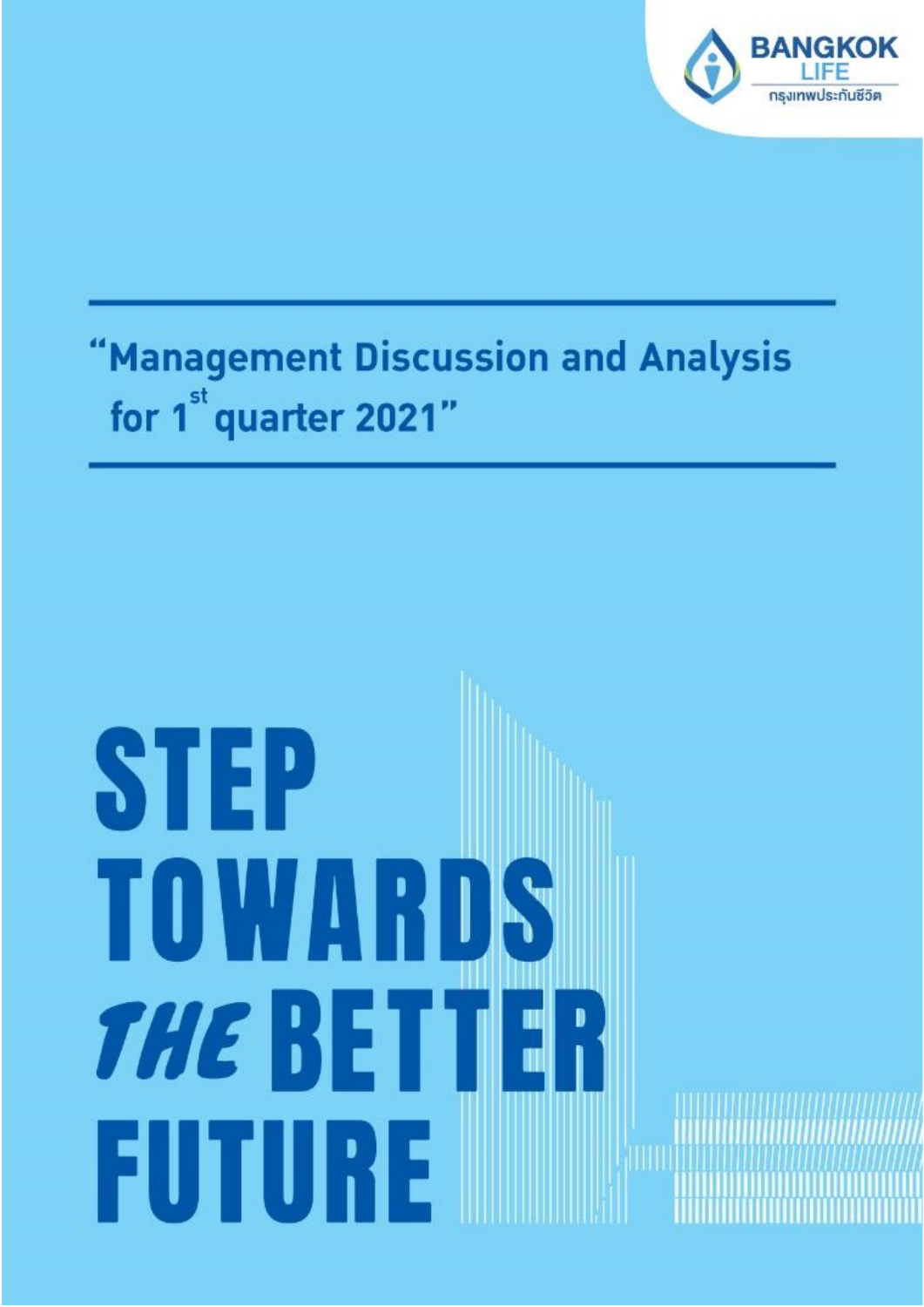Condolidated Baht, million

### **Executive Summary**

|                                        | Quarter | <b>Quarter</b> | <b>Change</b> | <b>Quarter</b> | <b>Change</b> |  |  |
|----------------------------------------|---------|----------------|---------------|----------------|---------------|--|--|
| <b>OPERATING RESULTS</b>               | 1/21    | 1/20           |               | 4/20           | QoQ%          |  |  |
| <b>Revenues</b>                        |         |                |               |                |               |  |  |
| Net premiums written <sup>(1)</sup>    | 9,153   | 9,210          | $-0.6$        | 7,765          | 17.9          |  |  |
| <b>First Year Premium</b>              | 1,341   | 1,277          | 5.0           | 1,194          | 12.3          |  |  |
| <b>Bancassurance</b>                   | 717     | 616            | 16.4          | 482            | 48.9          |  |  |
| Agent Channel                          | 389     | 419            | $-7.2$        | 498            | $-21.9$       |  |  |
| Other Channel                          | 236     | 242            | $-2.7$        | 215            | 9.5           |  |  |
| Renewal Premium                        | 8,648   | 8,780          | $-1.5$        | 6,852          | 26.2          |  |  |
| Total Investment Income <sup>(2)</sup> | 3,235   | 4,513          | $-28.3$       | 2,839          | 13.9          |  |  |
| <b>Total Revenues</b>                  | 12,726  | 14,389         | $-11.6$       | 10,407         | 22.3          |  |  |
| <b>Expenses</b>                        |         |                |               |                |               |  |  |
| Underwriting expenses                  | 11,186  | 13,775         | $-18.8$       | 9,706          | 15.2          |  |  |
| Operating expenses                     | 363     | 363            | $-0.1$        | 379            | $-4.3$        |  |  |
| <b>Expected Credit Loss</b>            | (2)     | 30             | $-106.5$      | 128            | $-101.5$      |  |  |
| <b>Total Expenses</b>                  | 11,547  | 14,169         | $-18.5$       | 10,213         | 13.1          |  |  |
| <b>Earning before tax</b>              | 1,179   | 221            | 434.1         | 194            | 507.8         |  |  |
| Net profit                             | 990     | 230            | 329.8         | 164            | 504.9         |  |  |
| <b>Earnings per share (EPS)</b>        | 0.58    | 0.13           | 329.8%        | 0.09           | 510.5%        |  |  |
| <b>Return on investment (ROI)</b>      | 3.92%   | 5.57%          | $-1.7%$       | 3.45%          | 0.5%          |  |  |
| <b>Capital Adequacy Ratio (CAR)</b>    | 284%    | 266%           | 18%           | 274%           | 10%           |  |  |

 $^{(1)}$  Net premiums written = first year premiums + renewal year premiums - premiums ceded  $\pm$  unearned premium reserves

(2) Total investment income = Net investment income +Gains on investments + Gains on revaluation (Investment at fair value through profit or loss, Derivatives and Exchange rate)

- In the first quarter of 2021, Bangkok Life Assurance PCL. reported a net profit of 990 Million Baht, representing an earning per share of 0.58 Baht, increasing of 330% from the same period last year. The main reason was due to an increase in Provision for Adverse Deviation (PAD) from 4% to 5% as part of risk management strategy to mitigate the impact from interest rate volatility. As a result, the Company recorded PAD adjustment effect of 2,668 Million Baht in the first quarter of 2020.
- In the first quarter of 2021, the Company recorded a total First Year Premium (FYP) of 1,341 million Baht, an increase of 5% YoY, while industry FYP showed an increase of 6% YoY. However, if single premium is excluded, the Company's FYP of Ordinary premium grew 10% while the industry showed a decline of 8%.
- The FYP by distribution channel in 1Q21 is as followed: bancassurance, agent and other channels accounted for 53%, 29% and 18%, respectively.
- The total investment income in the first quarter of 2021 was 3,235 Million Baht, a decline of 28% from the same period last year as result of 1,068 Million Baht lower realized gain on investment. The return on investment (ROI) was 3.92%.
- Total expense in the first quarter of 2021 amounted to 11,547 Million Baht, a decline of 19% from the same period last year. The key reason was from the adjustment of PAD in the first quarter of 2020.
- The Capital Adequacy Ratio (CAR) at the first quarter of 2021year was at 284%.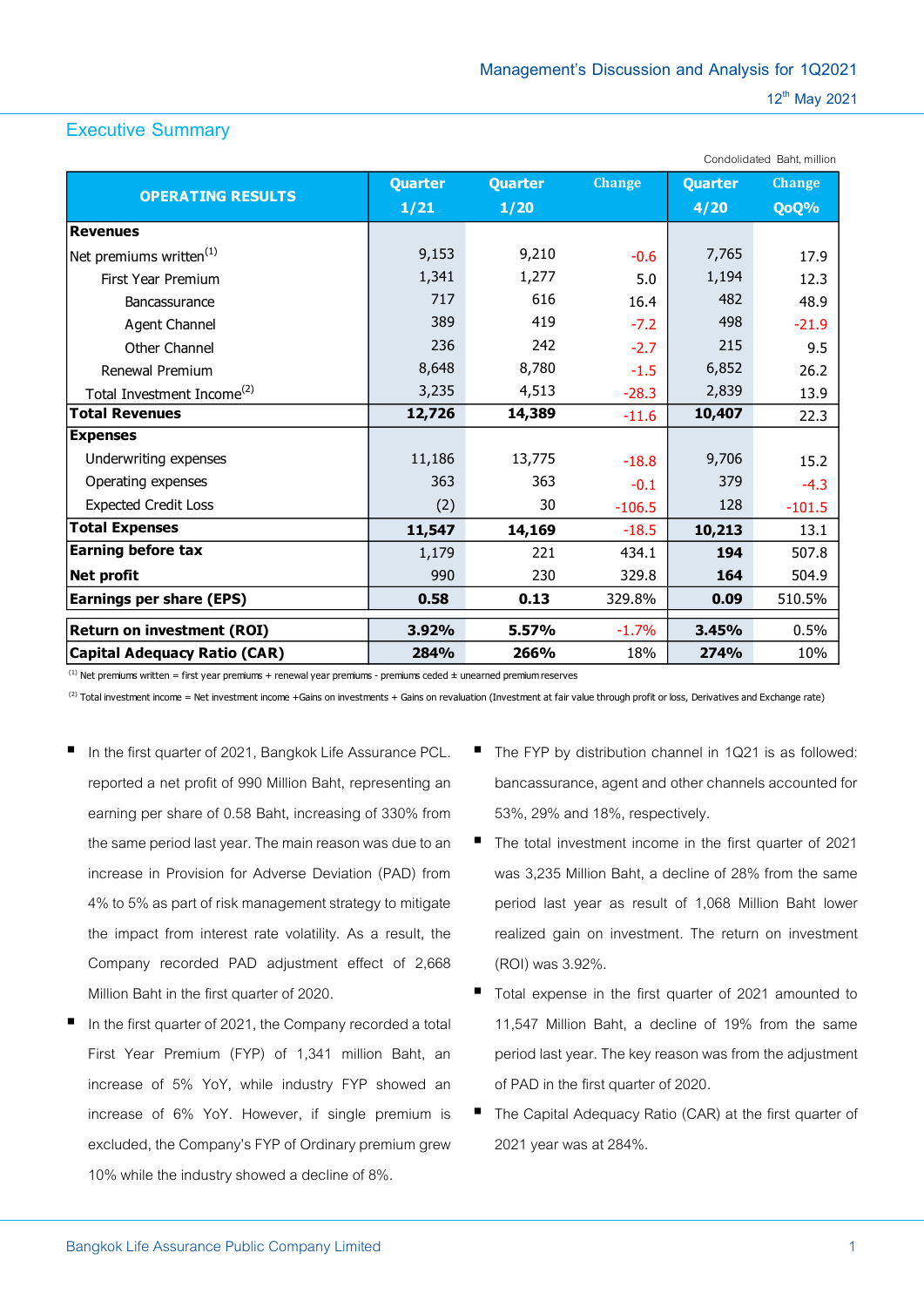### **Performance Overview**

### **Total Premium**

In the first quarter of 2021, the Company's total premium amounted to 9,990 million Baht, a decline of 1% from the same period last year. Regarding the total premium by distribution channel: bancassurance, agent and other channels accounted for 59%, 31% and 10%, respectively.

### **First Year Premium**

In the first quarter of 2021, the Company's FYP was 1,341 million Baht, an increase of 5% from the same period last year. Bancassurance channel saw FYP increasing 16% YoY while Agency channel saw FYP decline by 7%. The growth rate reflects product mix among other factors. Although FYP declined in agency channel, the profit margin has improved. For other channel, FYP declined by 2% but in amount term, the change was not significant.

### **Renewal Year Premium**

In the first quarter of 2021, the Company had a renewal year premium of 8,648 million Baht, a decline of 2% from the same period last year due to paid-up policies across distribution channels. For the full year, the Company continues to expect Renewal Year Premium for 2021 to be positive. As of current, Renewal Year Premium has not been negatively impacted by the spread of COVID-19.

 $-1\%$  YoY +24% QoQ 9,990 10,057 8,045 1,006 956 413 3,156 3,115 4,052 5.894 5.919 3.580 1063 4063 1064 Agent channel Other channel Bancassurance





### **Figure 3: Renewal Premium by channels (Baht: million)**

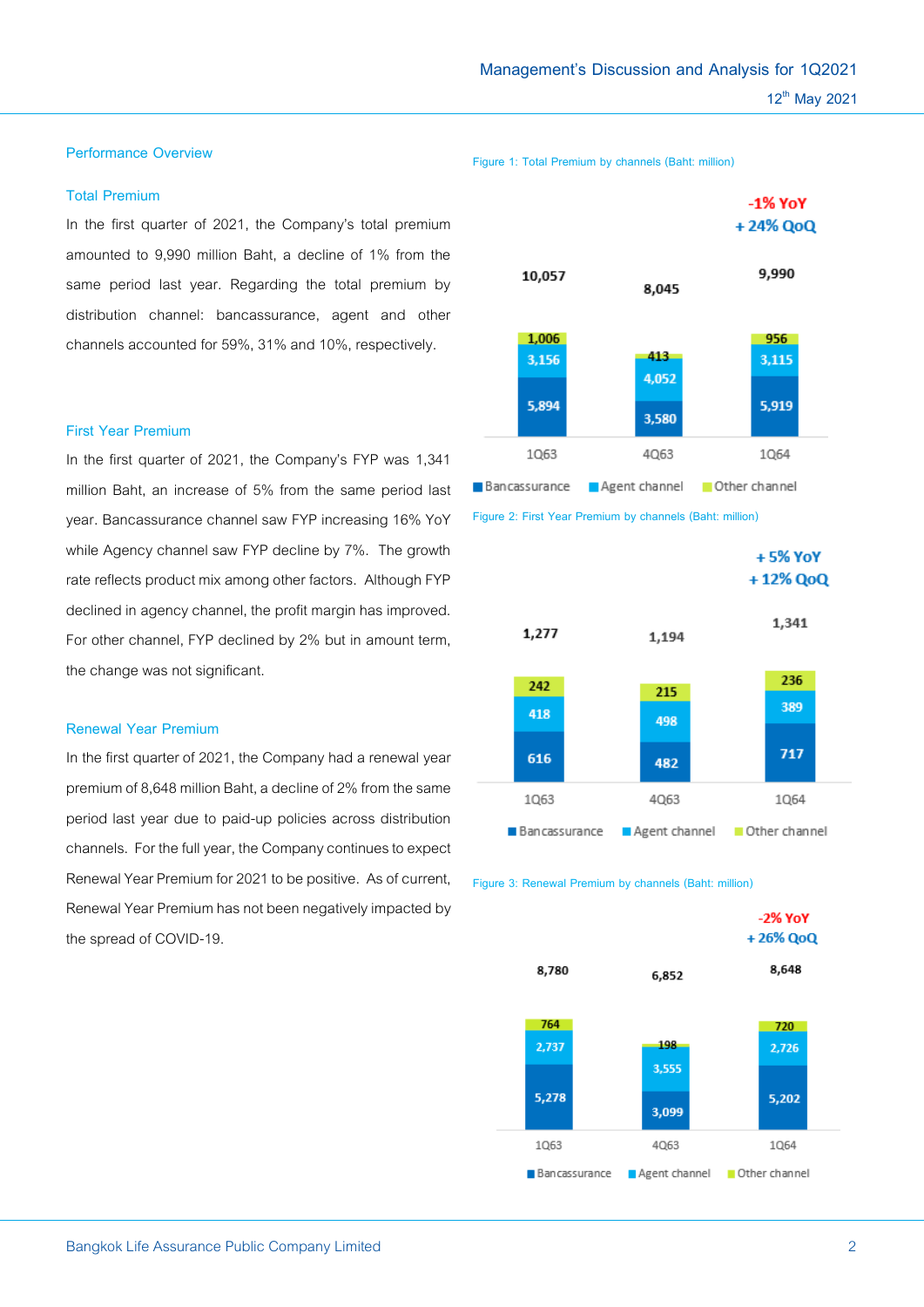### **Investment Asset and Investment Return**

In the first quarter of 2021, the Company's total investment asset was 333,341 million Baht, an increase of 3,131 million Baht. The Company's investment proportion in fixed income was at 83%, equity at 9% and REIT at 5%.

In the first quarter of 2021, the Company's investment income  $^{(3)}$  was 3,240 million Baht, a decrease of 28% from the same period last year as a result of lower realized gain. Excluding realized gain, interest and dividend income dropped 6.8% YoY.

In the first quarter of 2021, the return on investment (ROI) equals to 3.92%, declining from 5.57% in the previous year, but increasing from 3.45% in the previous quarter. Investment yield (including interest and dividend income) was at 3.74%, declining 35 bps YoY, but increasing 21 bps QoQ.

### **Table 1: Investment Assets as of 31 March 2021**

| <b>Investment assets</b>            | 2563    | <b>1Q64</b> | <b>Change</b> |  |
|-------------------------------------|---------|-------------|---------------|--|
| Short-term investment               | 3.5%    | 4.3%        | 0.8%          |  |
| Bond                                | 49.0%   | 48.6%       | $-0.4%$       |  |
| Debenture & Note                    | 31.0%   | 30.0%       | $-1.0%$       |  |
| <b>Total Fixed income</b>           | 83.5%   | 82.9%       | $-0.6%$       |  |
| Equity                              | 8.5%    | 9.2%        | 0.7%          |  |
| REIT                                | 4.9%    | 4.9%        | 0.0%          |  |
| Loan                                | 3.1%    | 3.0%        | $-0.1%$       |  |
| - Policy Loans                      | 2.5%    | 2.5%        | 0.0%          |  |
| - Secured Loans                     | 0.6%    | 0.5%        | $-0.1%$       |  |
| <b>Total Investment assets (MB)</b> | 330,210 | 333,341     | 0.9%          |  |

**Figure 4: Investment Income (Baht, Million)**





**Figure 5: Return on Investment**

(3) Interest income + Dividend + Profit (Loss) from Investment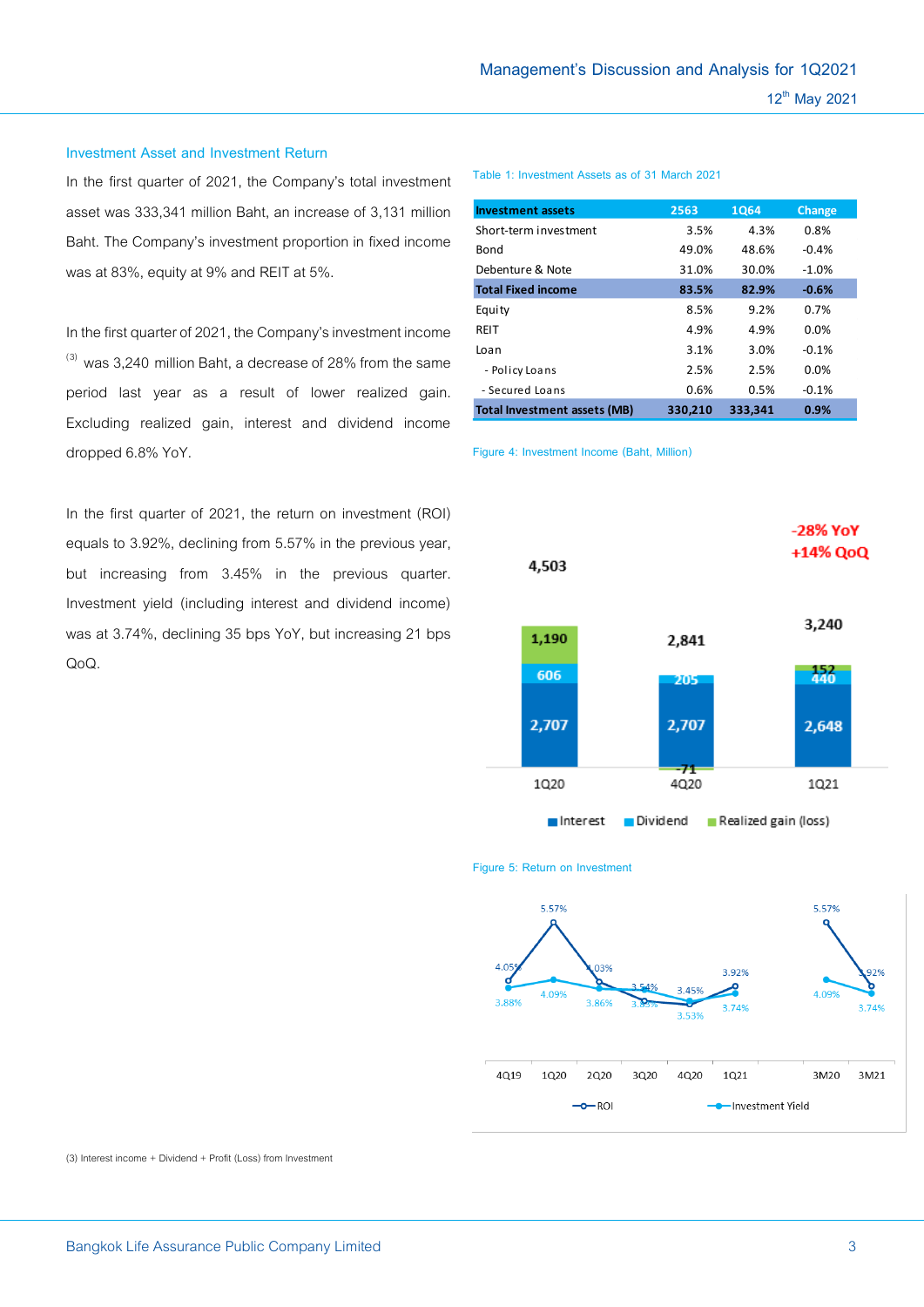resulted in an increase in CAR.

### **Underwriting Expenses and Operating Expenses**

In the first quarter of 2021, the Company underwriting expenses totaled 11,186 Million Baht, a decrease of 19% YoY. The decline was mainly from the impact of PAD adjustment from 4% to 5% or 2,668 Million Baht booked in the first quarter of 2020.

In the first quarter of 2021, the Company had an operating expense of 363 Million Baht, a decrease of 0.1% from the same period last year. The company continues to focus on expense management.



In the first quarter of 2021, the Company had a net profit of 990 Million Baht or Baht 0.58 per share, an increase of 330% from the same period last year mainly from PAD adjustment from 4% to 5% amounting to 2,668 Million Baht in the first quarter of 2020.

### **Figure 8: Net Profit (Baht, million) and Earning per share (Baht)**



### **Figure 6: Underwriting Expenses (Baht, million)**





 $0.58$ 

 $\bullet$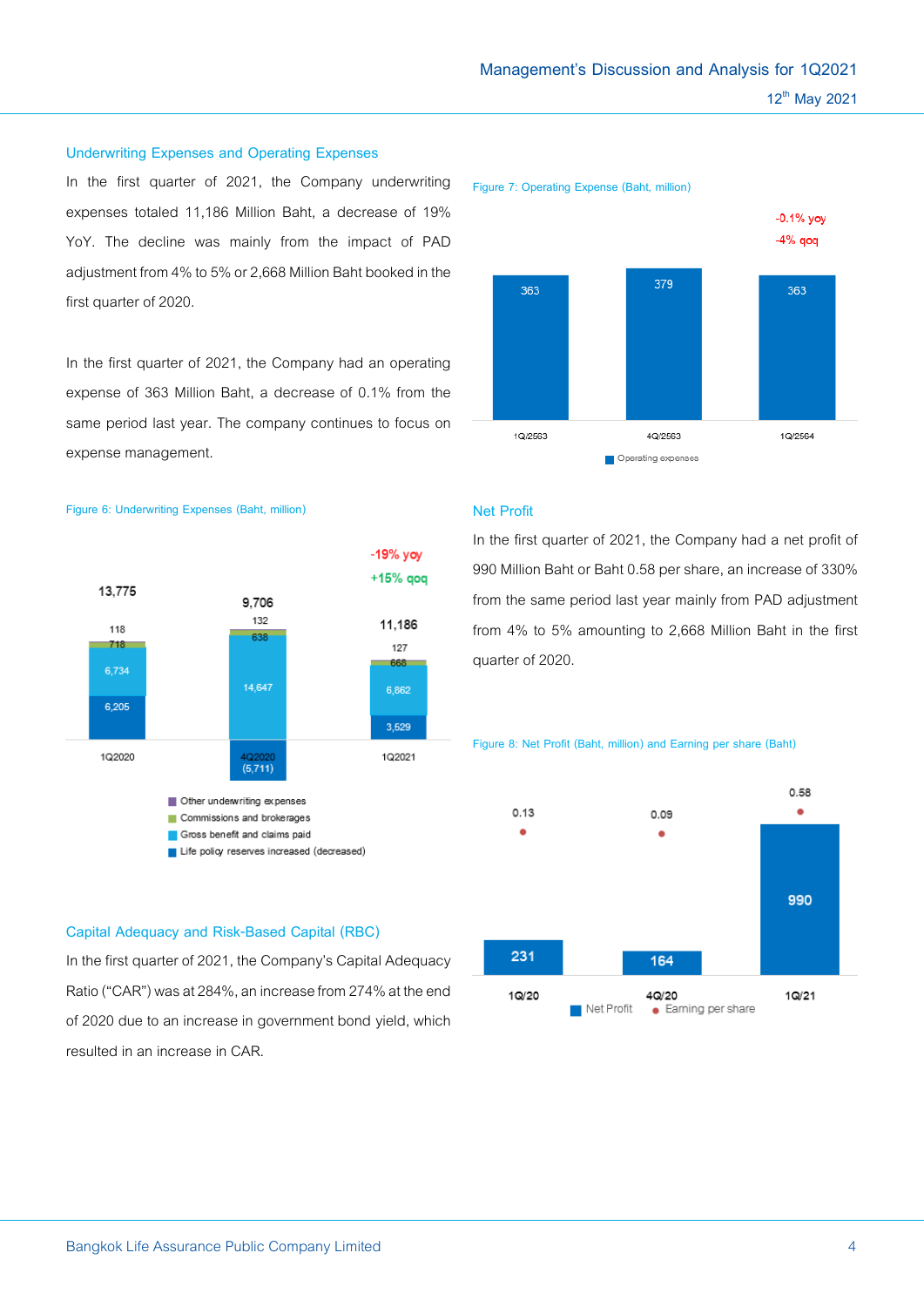### **Summary of Financial Position as of 31 March 2021**

|                                               |                  |               |           |               | Condolidated Baht, million |               |
|-----------------------------------------------|------------------|---------------|-----------|---------------|----------------------------|---------------|
|                                               | <b>31 Mar 21</b> | $\frac{9}{0}$ | 31 Dec 20 | $\frac{9}{0}$ | <b>Change</b>              | $\frac{9}{6}$ |
| <b>Assets</b>                                 |                  |               |           |               |                            |               |
| Cash and cash equivalents                     | 8,607            | 2%            | 8,072     | 2%            | 534                        | 7%            |
| Premiums due and uncollected                  | 2,909            | 1%            | 1,786     | $1\%$         | 1,123                      | 63%           |
| Accrued investment incomes                    | 2,774            | 0.8%          | 1,647     | $0\%$         | 1,127                      | 68%           |
| Investments <sup>(4)</sup>                    | 324,738          | 94%           | 322,141   | 95%           | 2,597                      | $1\%$         |
| Premises and equipment                        | 2,265            | 0.7%          | 2,188     | 0.6%          | 77                         | 4%            |
| Other assets                                  | 3,395            | $1\%$         | 3,944     | 1%            | (549)                      | $-14%$        |
| <b>Total Assets</b>                           | 344,688          | 100%          | 339,778   | 100%          | 4,909                      | 1%            |
| <b>Liabilities and equity</b>                 |                  |               |           |               |                            |               |
| Life policy reserves                          | 285,937          | 83%           | 282,407   | 83%           | 3,529                      | 1%            |
| Other insurance contract liabilities          | 9,183            | 3%            | 8,921     | 3%            | 262                        | 3%            |
| Other liabilities                             | 2,701            | 1%            | 2,351     | $1\%$         | 349                        | 15%           |
| <b>Total liabilities</b>                      | 297,820          | 86%           | 293,680   | 86%           | 4,140                      | $1\%$         |
| Retained earnings                             | 32,718           | 9%            | 31,729    | 9%            | 990                        | 3.1%          |
| Unrealized gain on investment                 | 8,962            | 3%            | 9,092     | 3%            | (130)                      | $-1\%$        |
| Non-controlling interests of the subsidiaries | $\mathbf{0}$     | 0.0%          | 0         | 0.0%          | 0                          | 4%            |
| <b>Total equity</b>                           | 46,867           | 14%           | 46,098    | 14%           | 769                        | 2%            |
| <b>Total liabilities and equity</b>           | 344,688          | 100%          | 339,778   | 100%          | 4,909                      | $1\%$         |
| <b>Book value/Share</b>                       | 27.45            |               | 27.00     |               |                            |               |

**(4) Excluded short-term investment which was included in Cash and cash equivalents item**

### **Assets**

Total assets as of 31 March 2021 increased from 31 December 2020 by 1% or 4,909 Million Baht. The majority of the company's assets was investment asset, which accounted for94% of total assets and accounted for 114% of life reserve policy.

### **Liabilities and Equity**

Total liabilities as of 31 March 2021 increased 1% from 31 December 2020. The increase mostly came from the increase in life policy reserves.

The total equity as of 31 March 2021 was 46,867 Million Baht, an increase of 769 Million Baht or 2% from 31 December2020. The increase came from net profit of 990 Million Baht which more than offset unrealized loss from financial instruments of 221 Million Baht. Book value per share (BV/share) was at 27.45 Baht per share.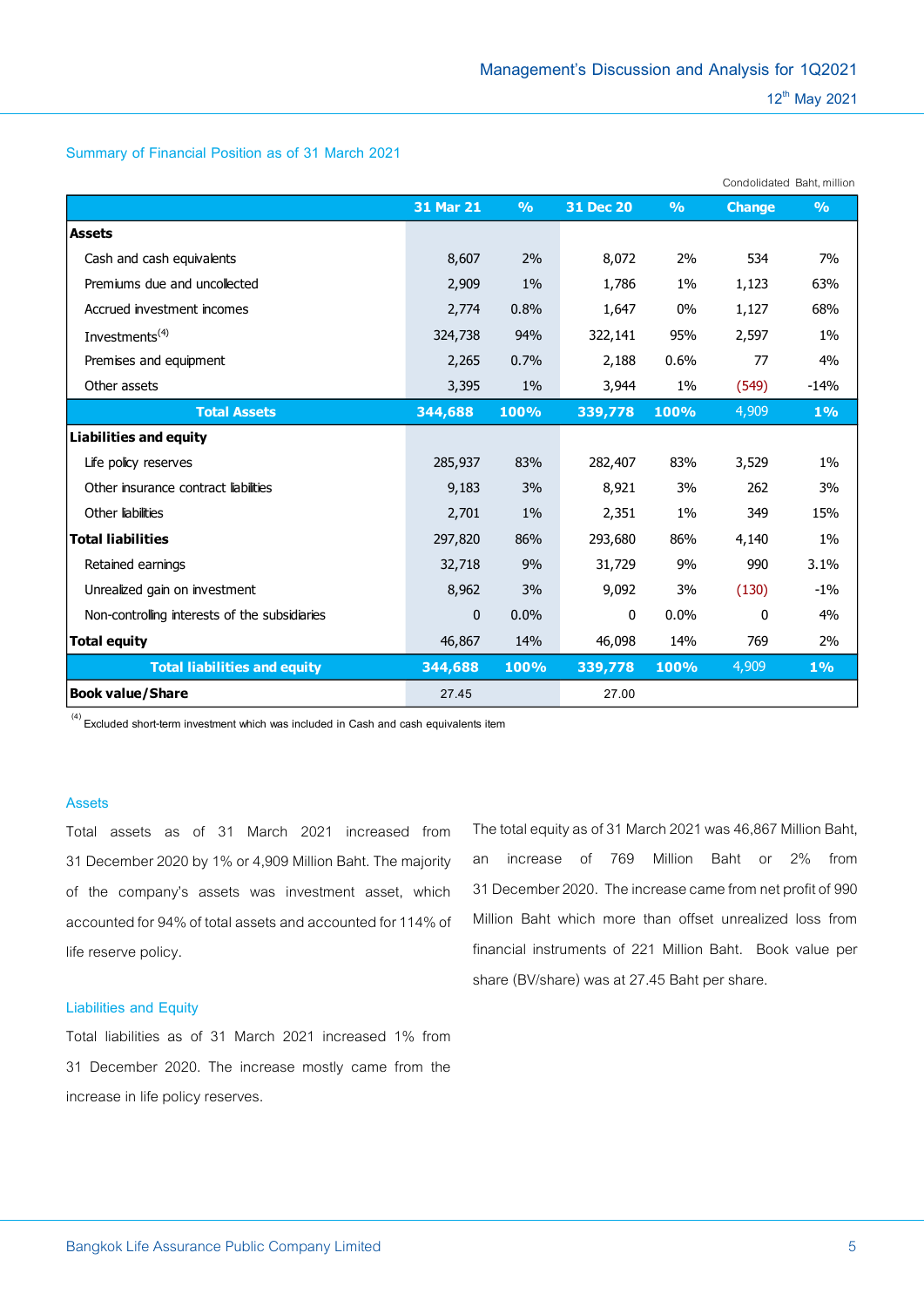## **Financial Ratios**

| <b>Financial ratio</b>                  | Quarter |         | QoQ       |
|-----------------------------------------|---------|---------|-----------|
|                                         | 1/2021  | 1/2020  | 4/20      |
| NI / Total income                       | 7.8%    | 1.6%    | 1.6%      |
| NI / Net premium                        | 10.5%   | $2.4\%$ | 2.1%      |
| Life policy reserve / Net premium       | 37.5%   | 65.5%   | $-73.2\%$ |
| Underwriting expenses / Net premium     | 87.9%   | 145.5%  | 93.3%     |
| Operating expenses / Net premium        | 3.9%    | 3.8%    | 4.9%      |
| Investment assets / Total asset         | 94.2%   | 93.6%   | 97.0%     |
| Investment assets / Life policy reserve | 113.6%  | 111.2%  | 116.7%    |
| NI / Average investment assets          | 3.9%    | 5.6%    | 3.4%      |
| NI / Average equity                     | 8.5%    | 2.2%    | 1.5%      |
| NI / Average assets                     | 1.2%    | 0.3%    | 0.2%      |
| CAR ratio                               | 284%    | 266%    | 274%      |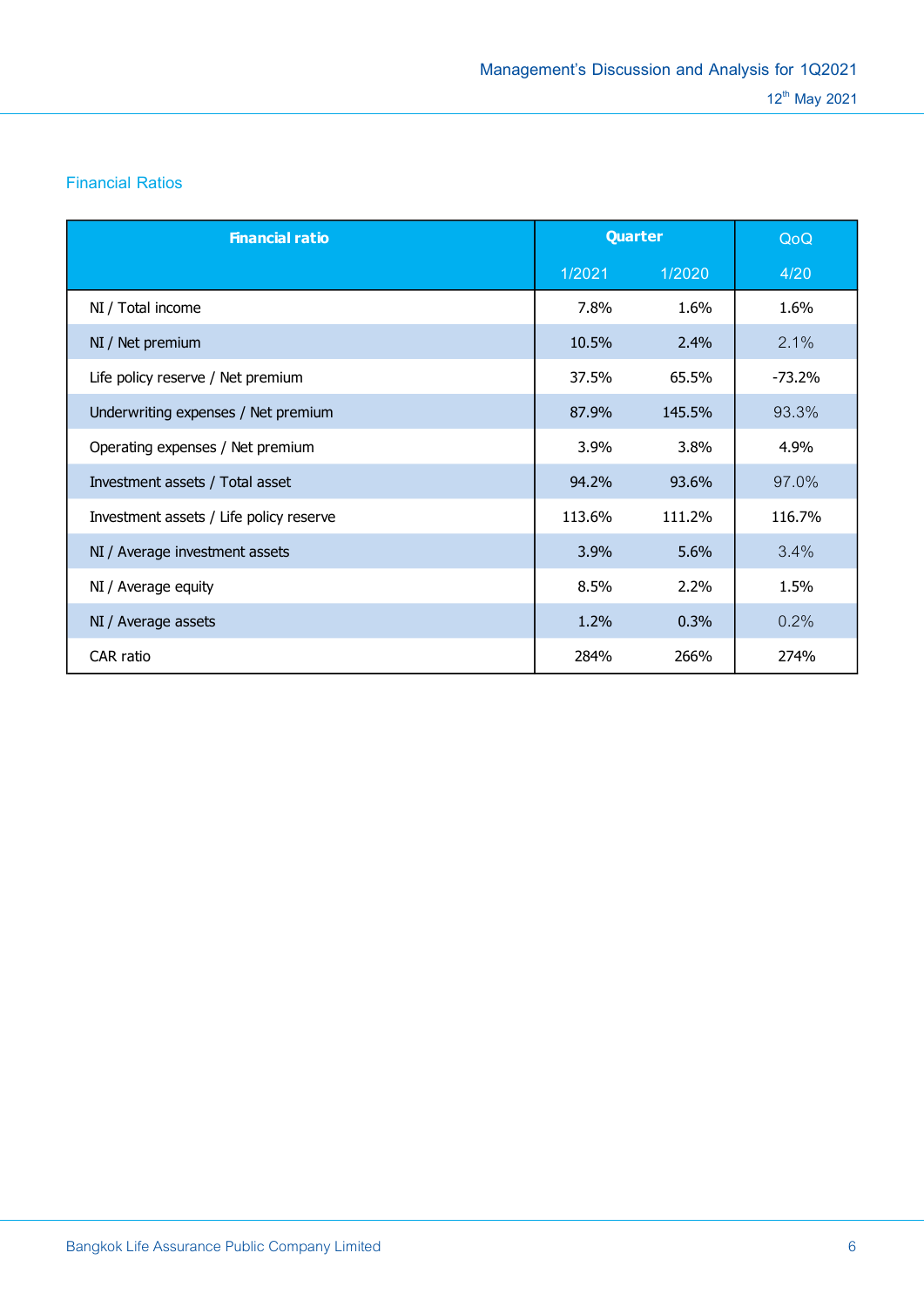# **Management's Discussion and Analysis for 1Q2021 12th May 2021**

+0.8% yoy

108,684 109,509

+2.2% yoy

149,971 153,197

### **Industry Overview**

In the first quarter of 2021, life insurance industry reported a new business premium amounting to Baht 43,688 million Baht, an increase of 5.8%. However, if considering only the ordinary FYP without single premium, it decreased by 8.3%. Meanwhile, Renewal year premium and total premium compared to the same period last year increase by 0.8% and 2.2%, respectively.

For new business premiums by distribution channels in the first quarter of 2021, Agent channel decreased by 3.7% YoY, which accounted for 29% of total FYP. The proportion decreased from the same period last year.

Bancassurance channel FYP increased by 16.5% YoY, which accounted for 59% of total FYP. This proportion increased from the same period last year. Other channel and direct marketing FYP declined by 12.2% compared to the same period last year.

**Figure 9: Life Insurance Industry Premiums** 

+5.8% yoy

43,688 41.287 New Business Premium **Penewal Premium Total Premium**  $102020$  102021